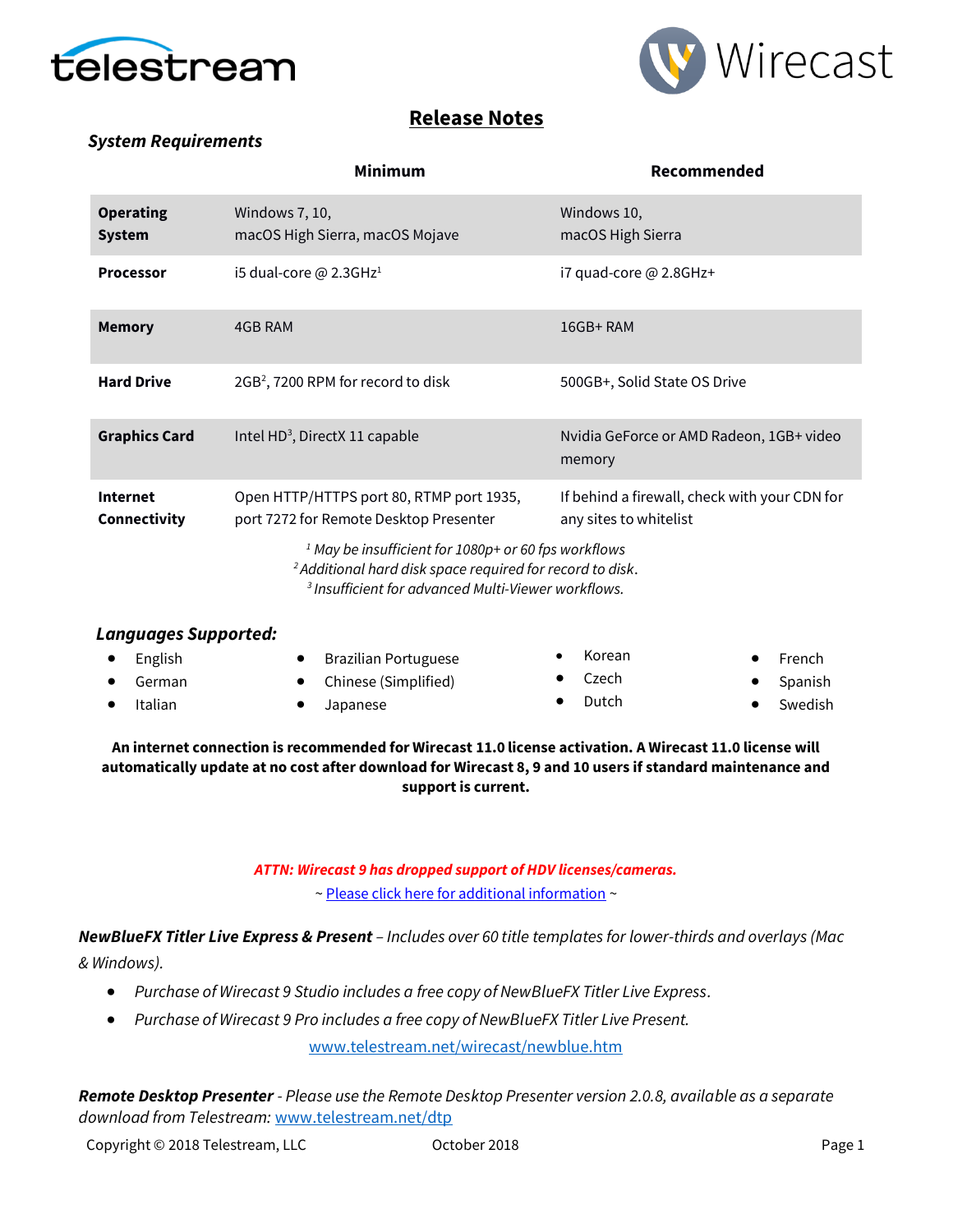



# *Best Practices*

#### Minimum Required Upload Speed:

- It is recommended that an upload speed rate of at least double the selected video bitrate be available, especially for a total target bit-rate of 10Mbps (Megabits per second) or less, or when there are multiple outgoing streams.
- Upload speed can be tested at a website such as **TestMy.net/upload**.
- Additional tasks that can consume upload bandwidth on the network should also be considered when determining how much of the available upload bandwidth can be allocated towards streaming.

#### Rendezvous

Wirecast Rendezvous uses WebRTC technology that can be very resource intensive. For the best experience, we suggest considering the following table when choosing hardware:

|                        | Studio (2 quests + 1 host) | Pro $(7 \text{ guests} + 1 \text{ host})$ |
|------------------------|----------------------------|-------------------------------------------|
| Bandwidth <sup>4</sup> | Add 4 Mbps                 | Add $5+$ Mbps <sup>5</sup>                |
| Processor <sup>4</sup> | $i5$ quad-core $6$         | $i7$ quad-core $6$                        |

<sup>4</sup>Based on a single simultaneous stream of 720p30 x264  $\omega$  4.0Mbps.

<sup>5</sup>Bandwidth per guest will scale downwards as more are added to maintain reliability.

 $6$ Minimum recommended processor with example stream<sup>4</sup>. More demanding workflows may require a more capable CPU.

#### ISO Recording:

- Solid State Drive or fast RAID array recommended for ISO Recording and Replay functionality.
- Actual data rates will vary depending on quality level selected for ProRes (Mac) or MJPEG recording (Windows), as well as the resolution and frame rate selected.
	- For Mac ProRes recording please refer to [Apple's ProRes data rate specifications](https://documentation.apple.com/en/finalcutpro/professionalformatsandworkflows/index.html).
	- Windows MJPEG Best Quality Guidelines (Megabytes per second):
		- *1080i and 1080p 29.97 and 30 FPS, MJPEG Best Quality* ~25MB/sec
		- *1080p 60 FPS, MJPEG Best Quality* ~50 MB/sec
		- *720p 59.94 and 60 FPS, MJPEG Best Quality* ~20 MB/sec
- Total expected data rate should be compared to available disk write speed to ensure adequate disk throughput.

*Failure to ensure the available disk write speed is greater than the highest expected total data rate may result in frames being dropped from recordings (ISO, Replay, and Record-to-Disk).*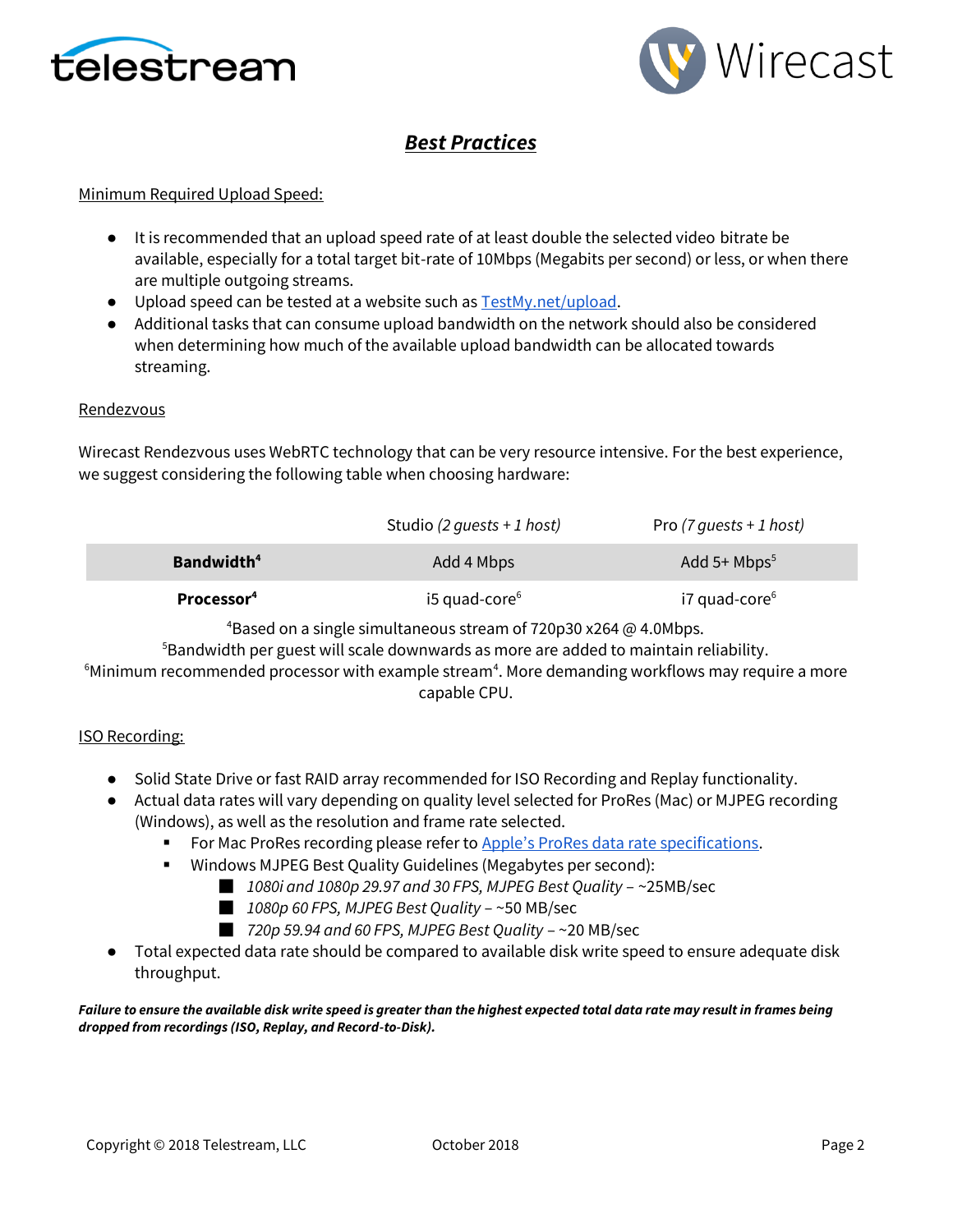



# *Best Practices (cont.)*

#### Hardware accelerated encoding requirements:

- Intel Quick Sync Video encoding requires an Intel CPU with an Intel® QuickSync Video core[.](http://ark.intel.com/search/advanced?QuickSyncVideo=true&MarketSegment=DT) [List of Intel CPUs supporting QuickSync](http://ark.intel.com/search/advanced?QuickSyncVideo=true&MarketSegment=DT)
- NVIDIA NVENC encoding requires an NVidia GPU with Kepler architecture or newer[.](https://developer.nvidia.com/nvidia-video-codec-sdk) [NVIDIA only maintains a general list of supported GPUs](https://developer.nvidia.com/nvidia-video-codec-sdk)
- Apple Hardware Accelerated H.264 encoding requires a Mac with an integrated Intel GPU<sup>\*</sup>. *\*This may change in the future, as the Apple API decides what hardware acceleration method is to be used. At the time of this writing, only Quick Sync via an Intel GPU is supported.*

#### High frame-rate streaming (60fps):

- High frame-rate streaming will result in increased CPU usage and require a higher bit rate (4Mbps or higher) for a quality encode.
- Simply switching to a higher frame-rate without ensuring the CPU and bitrate are sufficient may result in a lower quality encode.

#### CPU Usage:

- Consider lowering your canvas frame rate and/or streaming resolution to lower CPU usage.
- Maintained system CPU usage greater than 60% will increase the likelihood of dropped frames.

*(End of Page)*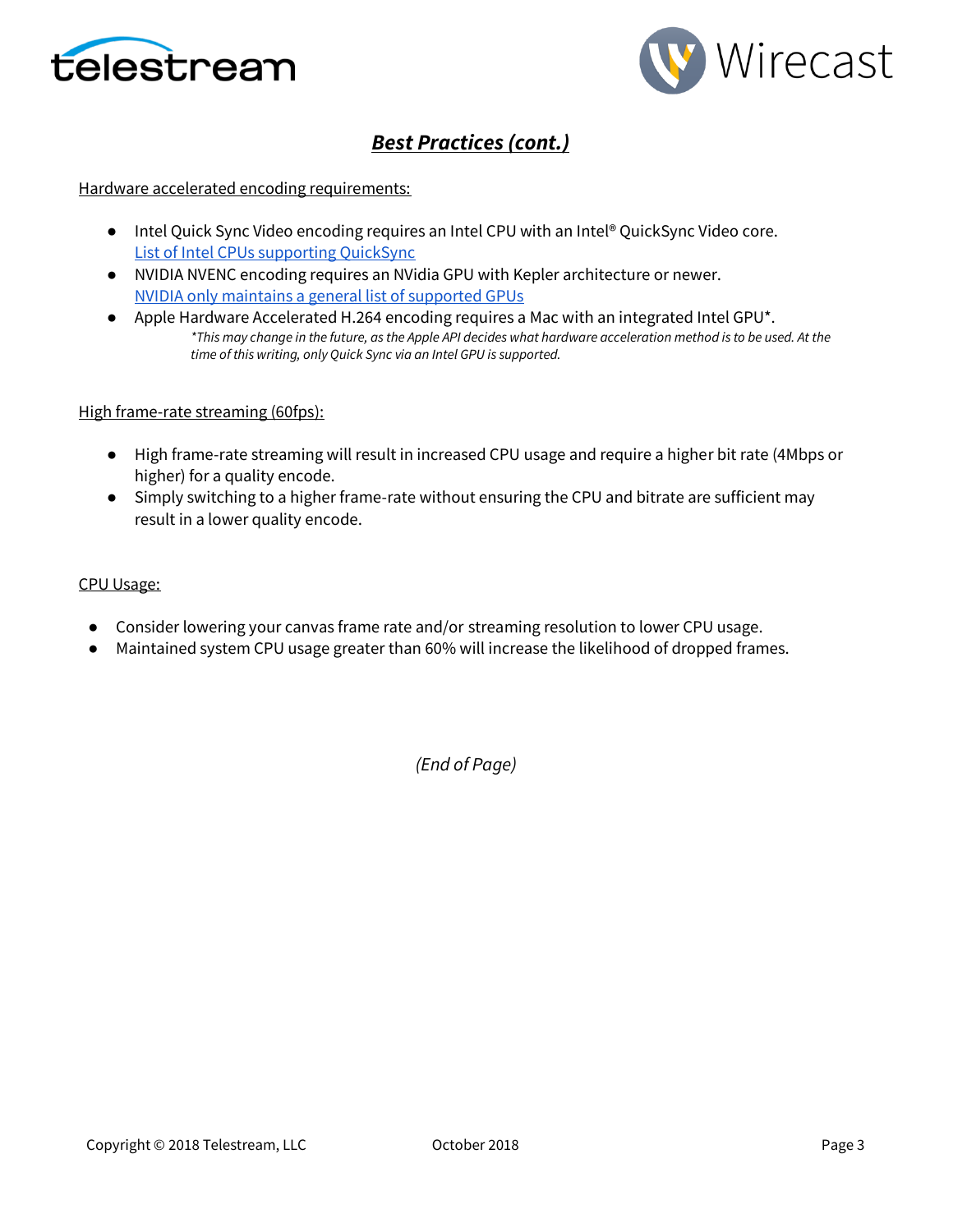



## *11.0 – New Features*

### **NEW – Rewritten WebStream Plugin**

- Re-engineered WebStream plug-in with much broader format, codec and network transport support. This is hosted in a new out of process architecture that protects Wirecast from any failure in the plug-in. This enables HLS and MPEG-DASH ingest.
- Configurable latency of all WebStream network devices
- Improved discovery of ONVIF devices from the same vendor

### **NEW – Stinger Transitions**

• Stinger Transition support. Through the new stinger transition configuration panel, you can setup movies to use as custom transitions. Support for Apple Animation, ProRes and CineForm alpha channeled QuickTime content.

### **NEW – 'Smooth Transition' build in & out properties**

• Added panel for configuring the build in & out animations used when the 'Smooth' transition is selected.

#### **NEW – Virtual Camera Improvements**

- The virtual camera driver for macOS has been rewritten for faster performance and better compatibility with host applications, including sandboxed apps.
- Added option to horizontally flip the video going to the virtual camera.

#### **NEW – MacBook Pro Touchbar Switcher**

• Wondered what the Touchbar was for? Wonder no longer: Wirecast adds a quick shot switcher to the Touchbar.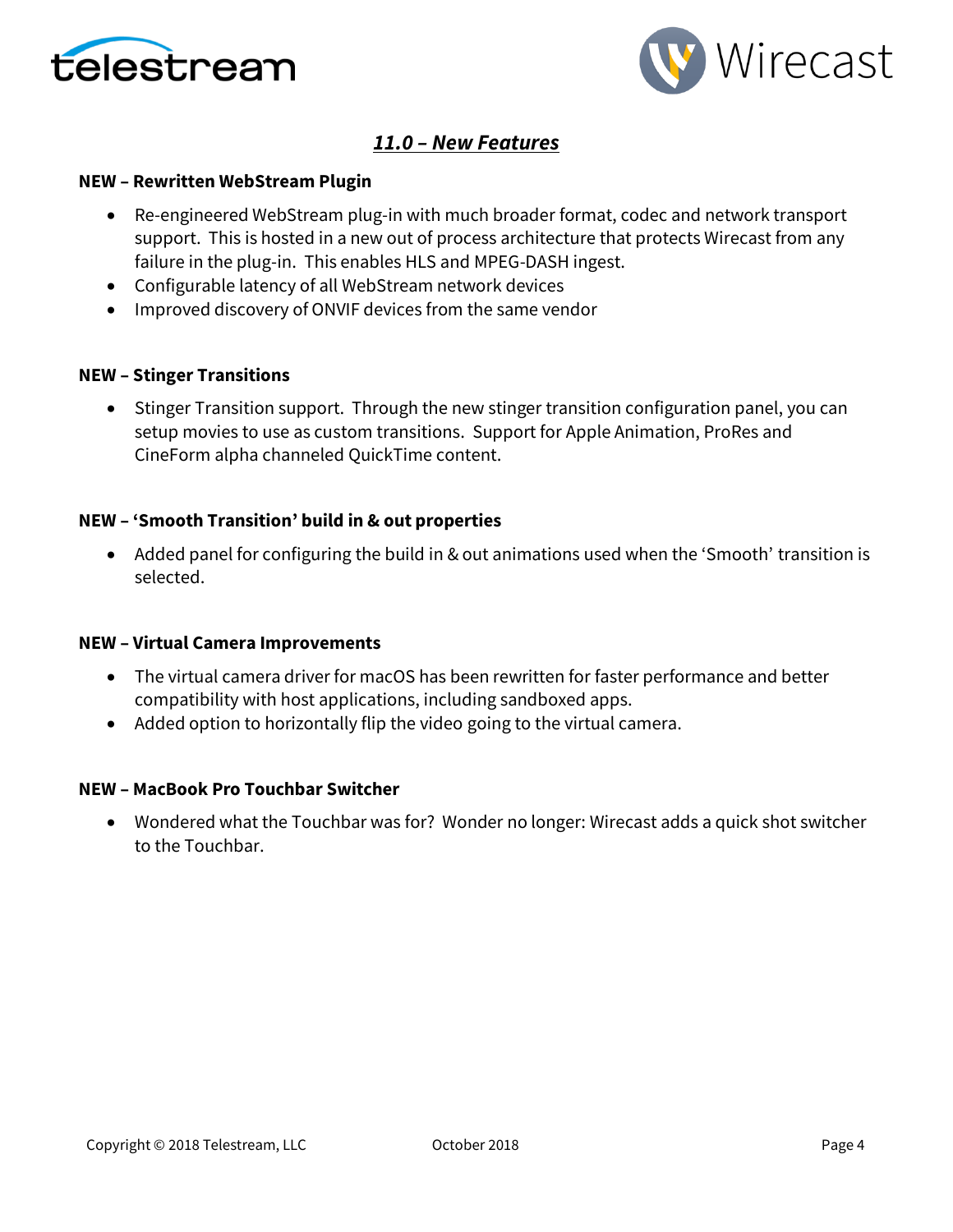



## *11.0 – Improvements*

- On-going performance work: Wirecast 11 is speedier than ever, with quicker startup times, significantly faster drop shadow on macOS, and lower CPU on rendering. We'll continue to build on this work with every release.
- PTZ support for VISCA over UDP for PTZ Optics & Lumens cameras\*. \*Other brands utilizing VISCA UDP may work but are not officially supported.
- New 'Add Reference' workflow when adding a new shot or layer to control how sources are created
- Support for Facebook Live Donations
- Unlimited pagination for Facebook Live Groups and Pages
- Enabled users with Publish permissions to post to Facebook Groups
- Switched to the v5 API when publishing to Twitch
- Added 'Clear Menu' in the Recent Documents menu
- Improved UI layout of Welcome window
- Enabled copying the license number from Preferences to the clipboard
- Changed the scale of the data-rate statistics to Mb/s if the data-rate goes over 10,000 Kb/s
- Added support for TLS v1.2 for RTMPS on Windows
- Indicate an expired support subscription in the Preferences
- Lowered Telestream Cloud supported bitrates to 1.25 Mbps
- Restrict custom canvas size to 1/20 ratio in either dimension
- Change polling rate of Widget sources with text files to 1/10 of a second
- Change the name of Web Display source to Web Page
- Enable HTTPS login for Facebook (this affects any released version of Wirecast with the Facebook Destination)
- Facebook Live Portrait (9:16 Aspect Ratio) Encoding Setting

## *11.0 – Fixes*

- macOS only: Virtual Camera does not work in sandbox apps
- macOS only: Virtual Camera does not work in Skype for Business
- Go button red dot is off-center
- Adding a Screen Capture from the Add Source UI duplicates the source and uses excessive resources
- Remove Ustream destination from Telestream Cloud supported destinations
- Unable to use PTZ presets with Matrox capture cards
- macOS only: Adding a matte causes the Live output to turn black
- Newtek NDI Spark Tally lights always indicate a preview state
- Crash when opening certain Wirecast documents with hotkeys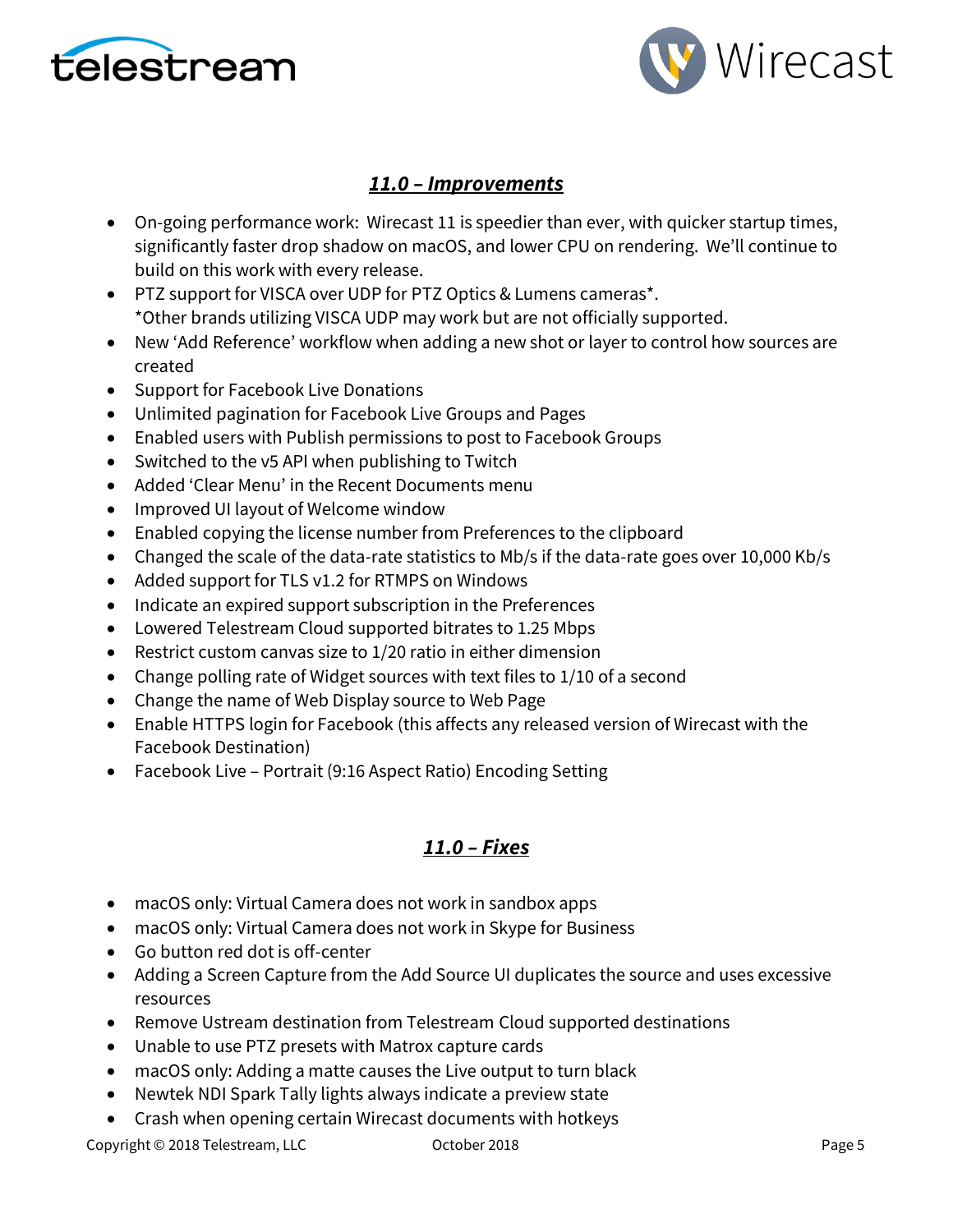



- Windows only: Unable to stream using Windows Media Streaming
- macOS only: Crash when editing an Audio Output device
- macOS only: Small memory leak when opening windows
- macOS only: Recording a Prores MOV file always drops frames at the start
- macOS only: Multi-Track Input Mapper Track Labels are not aligned
- Facebook Live: previously created Groups are no longer retrieved
- Periscope stream resets after 2 hours
- macOS Mojave: Search Text in Add Shot UI is white on white
- XKeys 128 Preview and Live lights do not remain lit for Clear Layers
- Unable to change Shot Source Properties without deselecting the shot
- 18 channel audio input devices were having their audio channels jump around
- Change wording of "Charity's Facebook ID" to "Facebook Charity ID"
- Audio Properties Layout does not display all elements in certain languages
- Recording an ISO source with mono audio can create invalid recordings
- Virtual Camera does not work with Polycom RealPresence Desktop on macOS
- ISO Recordings fail to import into Adobe Premiere
- Audio Mixer Moving the audio levels will cause Wirecast to periodically become unresponsive with a Webstream source in the document on Windows
- Closing a document with Multi-Viewer open can hang Wirecast on macOS
- FX Names do not have translations
- Webstream connection failure alert is not translated
- YouTube destination should auto-select new created events
- Crash when toggling NDI output quickly
- Mapping a Keyboard Shortcut to "0" does not work
- PTZ Controller Map Dot is not positioned correctly using HiDPI monitors on Windows
- Audio Mixer remains open after closing a Wirecast document on macOS
- NDI output does not work if started after an NDI source is added to the document on macOS
- Only allow mono-spaced fonts for Clock Widget
- Increase size of plus button on HiDPI displays on Windows
- Long transition names break the playlist transition selector's alignment on Windows
- Unsaved changes to shot names should be saved when changing the focus from the shot name field
- Multi-Viewer tally state is broken
- Setting the canvas size to 9:16 aspect ratio hides the add shot button on Windows
- Add a dot to document close window when there are pending changes on macOS
- Wirecast crashes when adding a Web Display shot with a specific URL on macOS
- User is not prompted to save document when closing a document after editing Source Properties
- Highlighting the Welcome Screen document selection text obscures the selected the selected text
- URI field is blank when adding an ONVIF Webstream source